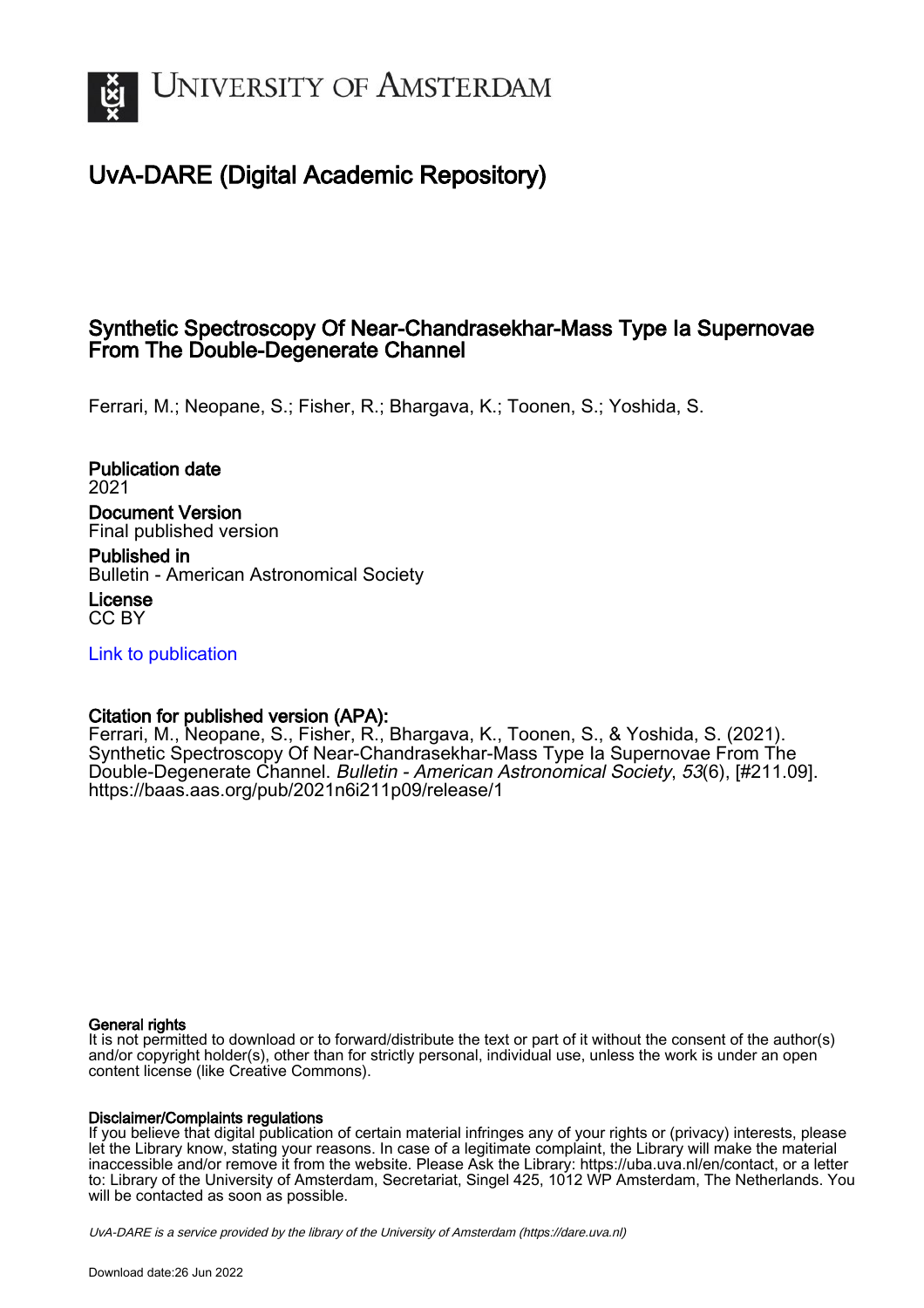**Bulletin of the AAS • Vol. 53, Issue 6**

# **Synthetic Spectroscopy Of Near-Chandrasekhar-Mass Type Ia Supernovae From The Double-Degenerate Channel**

**M. Ferrari 1 , S. Neopane 1 , R. Fisher 1 , K. Bhargava 1 , S. Toonen 2 , S. Yoshida 3**

**<sup>1</sup>University of Massachusetts Dartmouth, Dartmouth, MA, <sup>2</sup>University of Amsterdam, Amsterdam, Netherlands, <sup>3</sup>University of Tokyo, Tokyo, Japan**

**Published on:** Jun 18, 2021 **License:** Creative Commons Attribution 4.0 [International](https://creativecommons.org/licenses/by/4.0/) License (CC-BY 4.0)